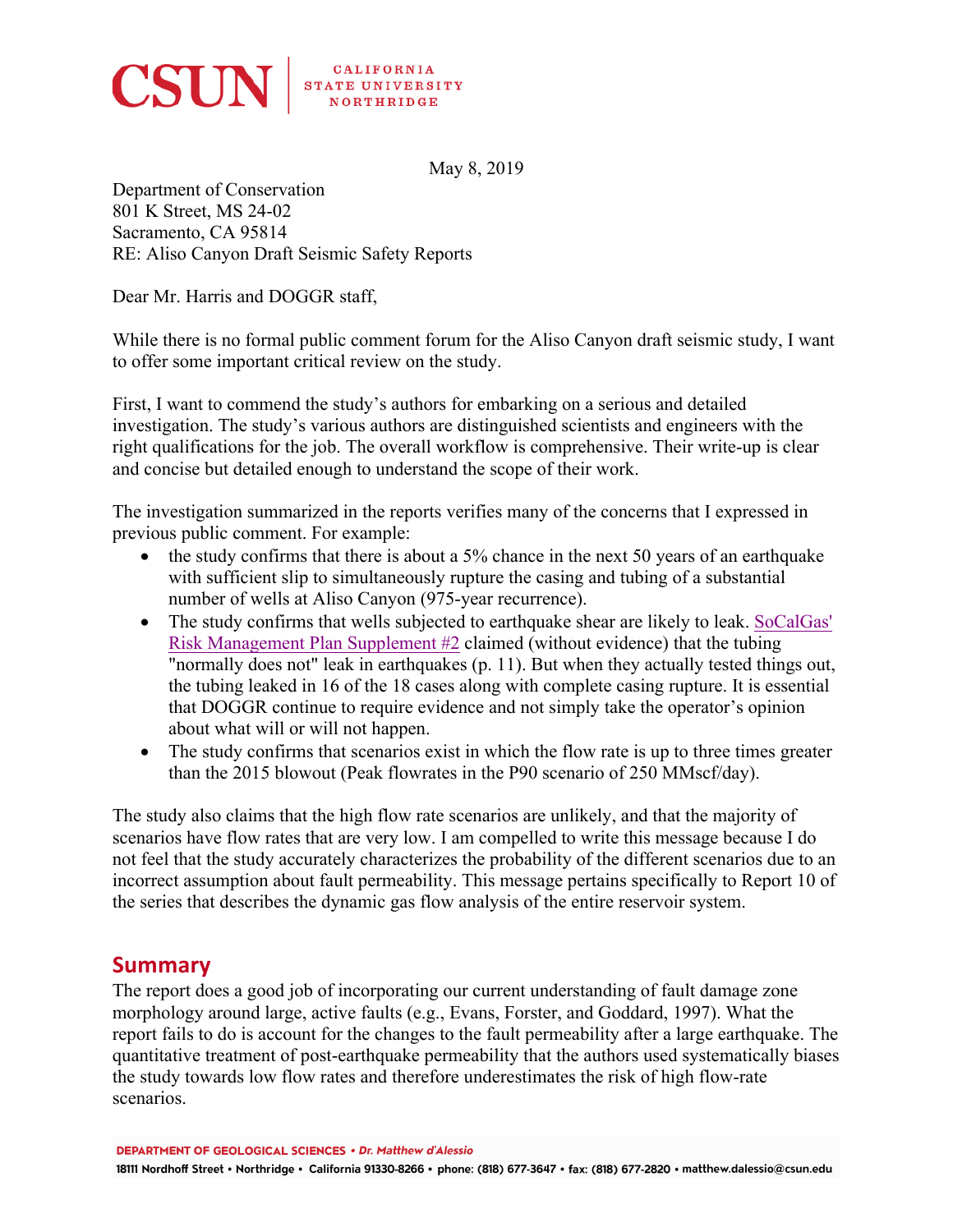# **Specific concerns**

#### **Permeability changes post-earthquake**

*Comment*: The authors of Report 10 interpret their model by saying, "This reflects the low values, and **discontinuous nature of, the fault permeability structure**." (Report 10). If that's true, then we should be concerned about the validity of their conclusions. One of the key effects of earthquake rupture on permeability structure is to create continuous permeability pathways (e.g., Wang et al., 2016 — the very title of which is "Large earthquakes create vertical permeability by breaching aquitards").

Page 22 of the draft of Report 10 has a thoughtful and accurate discussion of the changes in permeability following earthquakes. While the authors are aware of the permeability changes, their treatment of the effect in their model is not sufficient. They state, "Rather, we suggest that the high permeability fault case that we consider encompasses the likely increase in fault zone permeability associated with such an earthquake" (p. 22). In other words, they feel that the 90% confidence level of pre-earthquake permeability is sufficient to account for the permeability change. Traditionally, the permeability during and following a large earthquake is modeled by a 1-2 order of magnitude increase in permeability in both the fault core and damage zone (e.g., Cappa and Rutqvist, 2011; Miller and Nur, 2000). These changes are caused by sudden stress reductions and are verified in both laboratory experiments (e.g., Uehara and Shimamoto, 2004) and theoretical modeling (Bizzarri, 2012). Even the passage of seismic waves from distant earthquakes has been linked to a factor of 3 increase in permeability in fractured granodiorite (Elkhoury et al., 2006). Importantly, these changes are essentially 'bulk' permeability changes, but the changes might be much more significant locally. It is these local changes that are responsible for creating an interconnected flow pathway through the damage zone and eradicates the discontinuous permeability structure that seems to dominate the flow rates in Report 10's models.

*Suggestion*: The proper treatment should model at least an order of magnitude increase over preearthquake permeabilities. The authors should also model a 'worst case' that includes a twoorders of magnitude increase in permeability that heals over time. The permeability changes following a large earthquake can be long-term. At the Nojima fault zone, one of the best-studied examples of permeability changes within a fault core following a large earthquake, it took a full eight years for the permeability to stabilize, though healing followed an exponential decay (Kitagawa & Kano, 2016). Simply using pre-earthquake permeabilities is *not* an appropriate assumption and dramatically underestimates the expected flow.

#### **Permeability measurements**

*Comment*: The report itself does not articulate how the permeability measurements were obtained (it cites an inaccessible internal report from Numeric Solutions). We've known for decades that measurements at the laboratory scale of core samples tend to significantly underestimate the bulk, field-scale permeability around active faults (e.g., Zoback & Byerlee, 1975; Coyle &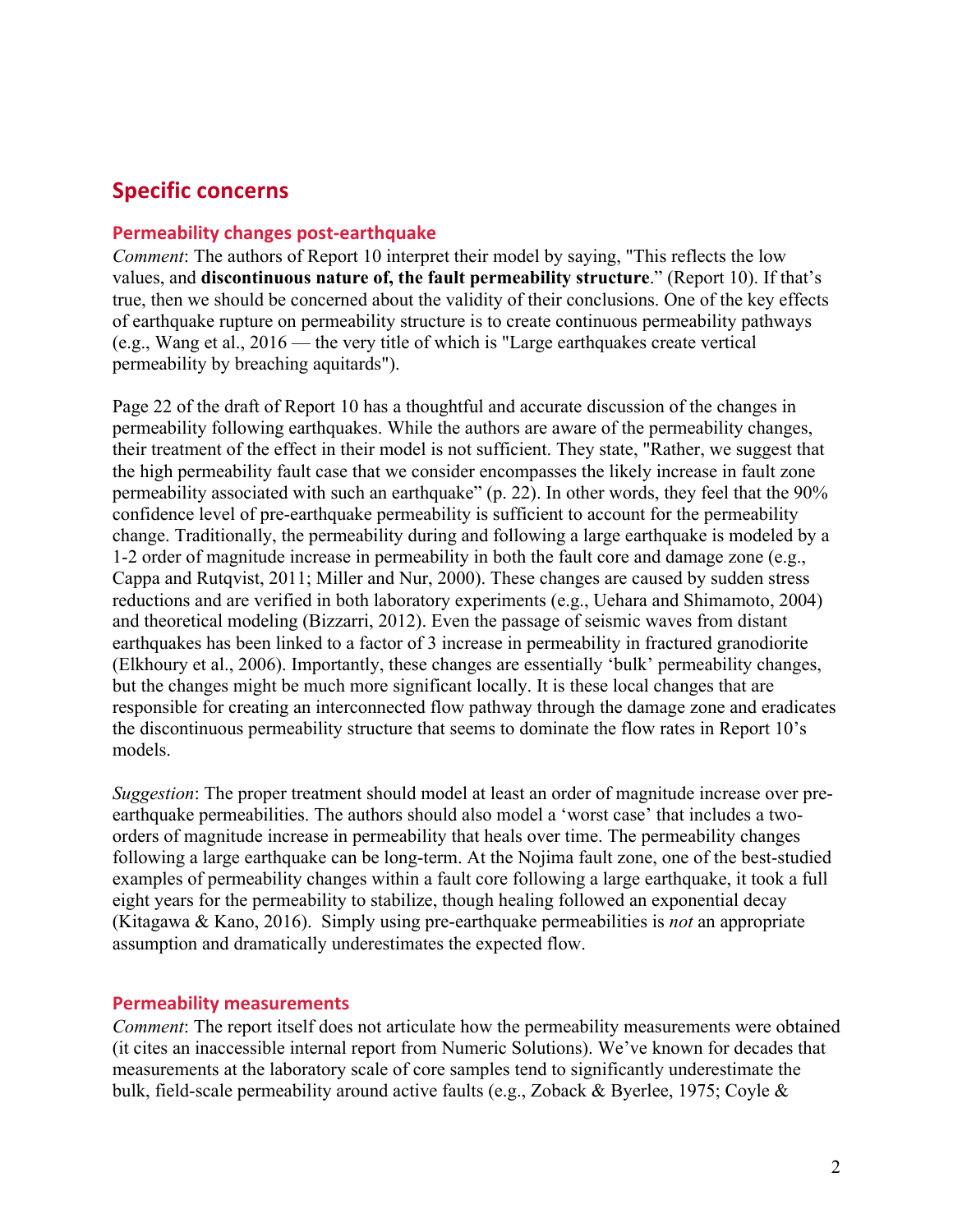Zoback, 1988). Within phyllosilicate gouge materials, gas permeability tends to be up to an order of magnitude higher than water permeability (Faulkner & Rutter, 2000). In order for us to provide adequate peer review, the authors must provide further information.

*Suggestion*: 1) Describe how the permeability measurements were derived specifically in the public document. 2) Ensure that bulk/field-scale permeabilities for gas are used.

### **Modeling timeline**

*Comment*: In Cappa & Rutqvist's (2011) model of  $CO<sub>2</sub>$  flow along faults, they found that it took about 10 years for the gas to migrate to the ground surface. Report 10 stops the model after 5 years without any justification for this timeline. Figure 7.5b in Report 10 show a considerable amount of gas within the fault zone and that no additional gas is leaking into the fault. The progression from 2021 to 2025 indicates that there is an upward migration and Figure 7.5a indicates pockets of very high pressure that likely drive continued flow (albeit 'slow'). How long will it take for the gas to reach the surface, and what will the flow rate be when it does?

*Suggestion*: Carry the simulation out for as long as it takes to determine the peak flow at the surface.

## **Summary document**

SoCalGas' summary of the findings is overly optimistic and ultimately misleading, omitting key information from Dr. Shaw's summary and the reports themselves. Since it is more likely to be read than the individual reports, I want to ensure that it accurately portrays the range of findings and does not mislead policy makers.

### **Off-fault flow**

*Comment*: The overview states that, "Could only potentially flow to surface along the well infrastructure" (p. 3). This is misleading. Report 10 indicates, "Our current analysis does not consider other potential flow paths, such as fracture zones or stratigraphic units, in the hanging wall of the Santa Susana fault. This simply reflects that we do not have sufficient knowledge of these potential structures to explicitly represent them in our simulations." (p. 23).

Keep in mind that permeability can be enhanced by shaking from large aftershocks that would be expected in the years following a large earthquake. Such permeability changes might be especially important in the shallower sections of the fault where confining pressure is lower. The existing modeling stops right about the time that the gas in the fault core itself is reaching these shallower sections. Faults often exhibit complex flower structures in the near-surface and a new earthquake can significantly modify the fracture network and create new structures. The overall *interpretation* of the simulation must include mention of this limitation.

Report 10 argues that these additional flow pathways are unlikely because of the discontinuous permeability structure in the fault zone, but I mention above that we cannot count on the preearthquake barriers to be present after an earthquake.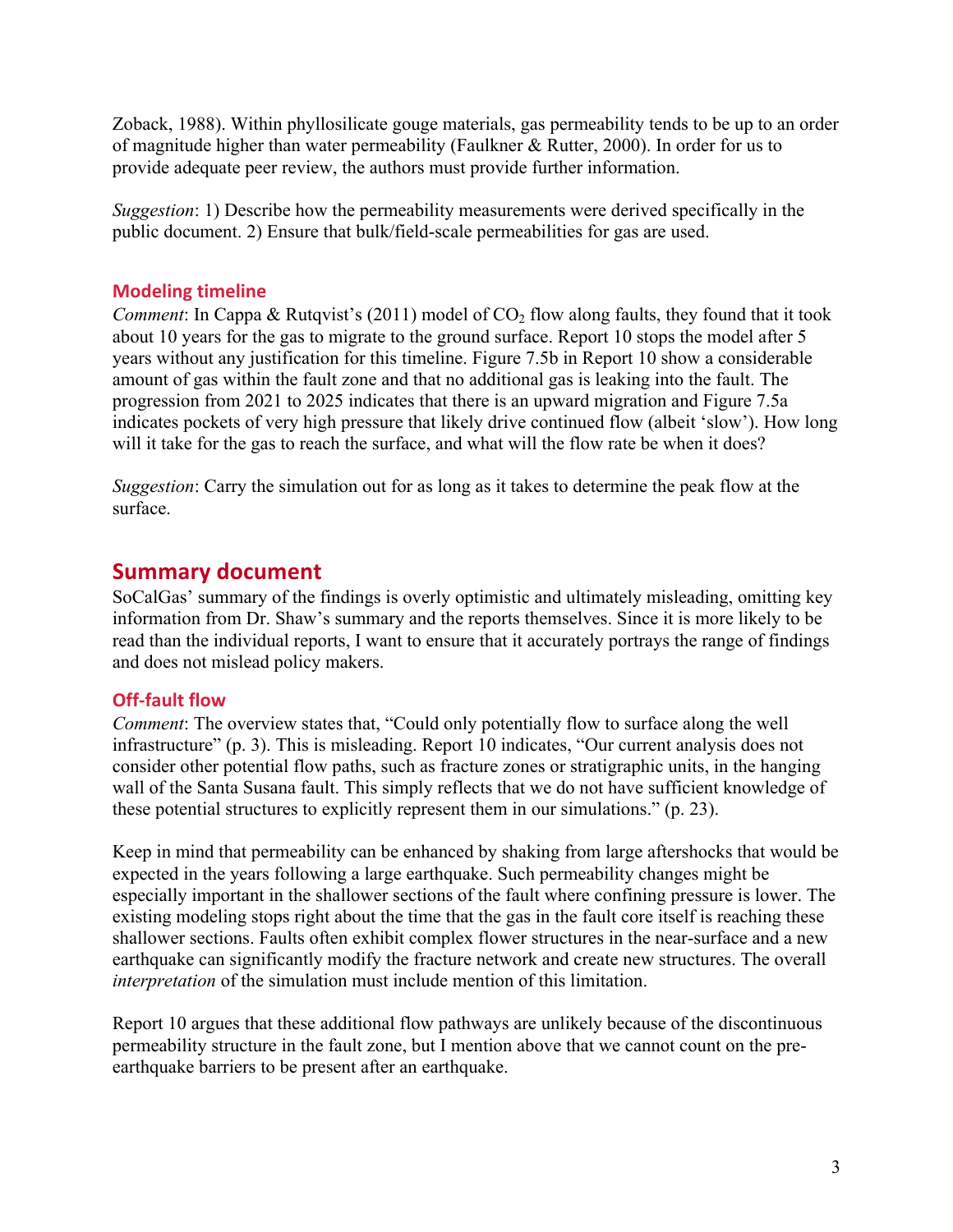*Suggestion*: Change the summary to, "Could flow to the surface along the well infrastructure or other structures that were not included in this simplified model. If gas does flow along these other structures, the amount of leakage could be substantially higher than the simulations indicate"

#### **Fully characterizing the range of scenarios**

*Comment*: The summary states, "Even in such an unlikely event, and if all active wells were damaged, the study indicates that the expected release would be approximately 1 MMscf over five years. The studies also define other gas flow scenarios and provide insights that can be used to help address these risks" (p. 3).

First, the event is not all that unlikely  $-5\%$  in 50 years. All large earthquakes could be considered 'unlikely', but we will still advocate that people prepare for them!

Second, the word "expected" doesn't really capture the quantitative information given by probabilities within the studies. P50

*Suggestion*: The authors could say that there is a 50% chance that the leakage will be less than 1MMscf over five years. But the summary shouldn't simply dismiss the 'other scenarios'. There is a 10% chance that the P90 flow scenario will occur, and it is so much worse that the authors really should include it in the summary. Such low probability, high cost events need to be provided to policy makers.

Thank you for your consideration,

Zand d'alleres

Matthew d'Alessio Associate Professor, Department of Geological Sciences matthew.dalessio@csun.edu

## **References**

Cappa, F., & Rutqvist, J. (2011). Modeling of coupled deformation and permeability evolution during fault reactivation induced by deep underground injection of CO2. International Journal of Greenhouse Gas Control, 5(2), 336-346.

Bizzarri, A. (2012). Effects of permeability and porosity evolution on simulated earthquakes. Journal of structural geology, 38, 243-253.

Elkhoury, J. E., Brodsky, E. E., & Agnew, D. C. (2006). Seismic waves increase permeability. Nature, 441(7097), 1135.